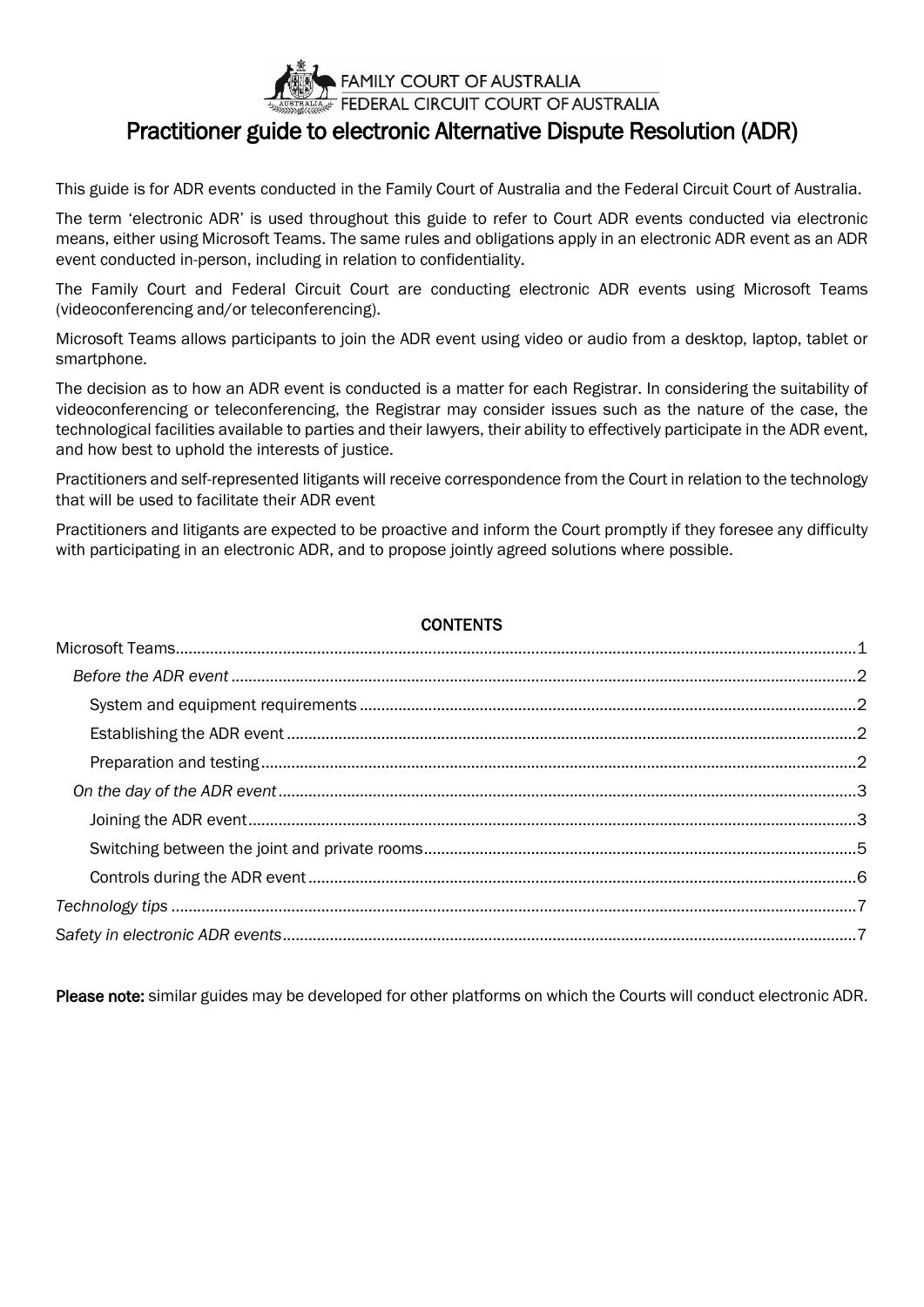## MICROSOFT TEAMS

### <span id="page-1-0"></span>Before the ADR event

#### <span id="page-1-1"></span>System and equipment requirements

- Microsoft Teams can be used on a variety of devices. For the ADR event, we recommend using:
	- $\checkmark$  A Windows PC laptop or desktop computer;
	- $\checkmark$  An Apple Macbook Pro, Air or iMac with the Microsoft Teams app or Google Chrome installed; or
	- $\checkmark$  An Apple or Android smartphone or tablet device with the Microsoft Teams app installed.
- To ensure the best audio and video quality, we recommend you have the following equipment:
	- $\checkmark$  an external microphone (which may be built into your headphones or headset);
		- $\checkmark$  a webcam (internal to your device or external); and
		- $\checkmark$  a headset or external speakers.
- Microsoft Teams can be accessed using the Microsoft Teams program for desktop or a web browser.
	- o *Preferred:* [Download Microsoft Teams for desktop.](https://products.office.com/en-au/microsoft-teams/download-app#desktopAppDownloadregion) There is no cost associated with downloading Microsoft Teams. You **do not** have to sign up to a 6 month plan.
	- $\circ$  If you are using a browser, the preferred browser is **Google Chrome**. Please [download](https://www.google.com/chrome/) Google Chrome *for free* prior to your ADR event.

### Downloading Microsoft Teams The desktop app can be downloaded for free from the Microsoft website [here.](https://products.office.com/en-au/microsoft-teams/download-app) To download the desktop app: a. Visit [https://products.office.com/en-au/microsoft-teams/download-app;](https://products.office.com/en-au/microsoft-teams/download-app) b. Click on the purple download button; **Download Teams** c. A download will begin. Once completed, click on the file to begin installation; d. Once installation is complete, press Continue to check that Microsoft Teams will open. If it opens, no further action is required until the day of the ADR event.

e. *On the next screen (which will read "You're not on Teams yet, but you can set it up for your organization"), participants do not need to sign up for a Teams account – it is sufficient to have the desktop app downloaded onto the computer;*

### <span id="page-1-2"></span>Establishing the ADR event

- ADR events run on Microsoft Teams are set-up using email addresses.
- Upon request from the Court, solicitors and self-represented parties are to provide their direct email addresses to the Court so that the ADR invitations can be sent out to all parties.
- You will receive two Join Microsoft Teams Meeting links representing a joint room and a private room.

<span id="page-1-3"></span>To assist the Court, please ensure that a current Notice of Address for Service, including an email address, is on the court file. The form can be downloaded from the FCoA website or the FCC website, and uploaded to the Commonwealth Courts Portal. This email address will be used by the Court in the first instance to communicate regarding the ADR event. However, a direct email address will then be needed to forward the ADR event invitation.

#### Preparation and testing

Participants should download the Microsoft Teams desktop app well in advance of the ADR event, and ensure they are familiar with the microphone, webcam and speakers on their device, and that any external hardware is installed and working properly.



Once you have received a link to a Microsoft Teams ADR event from the Court, the link may be accessed at any time prior to the ADR event to check that the correct microphone, webcam and speakers are being recognised by Microsoft Teams, to make a test call and to see what your video will look like.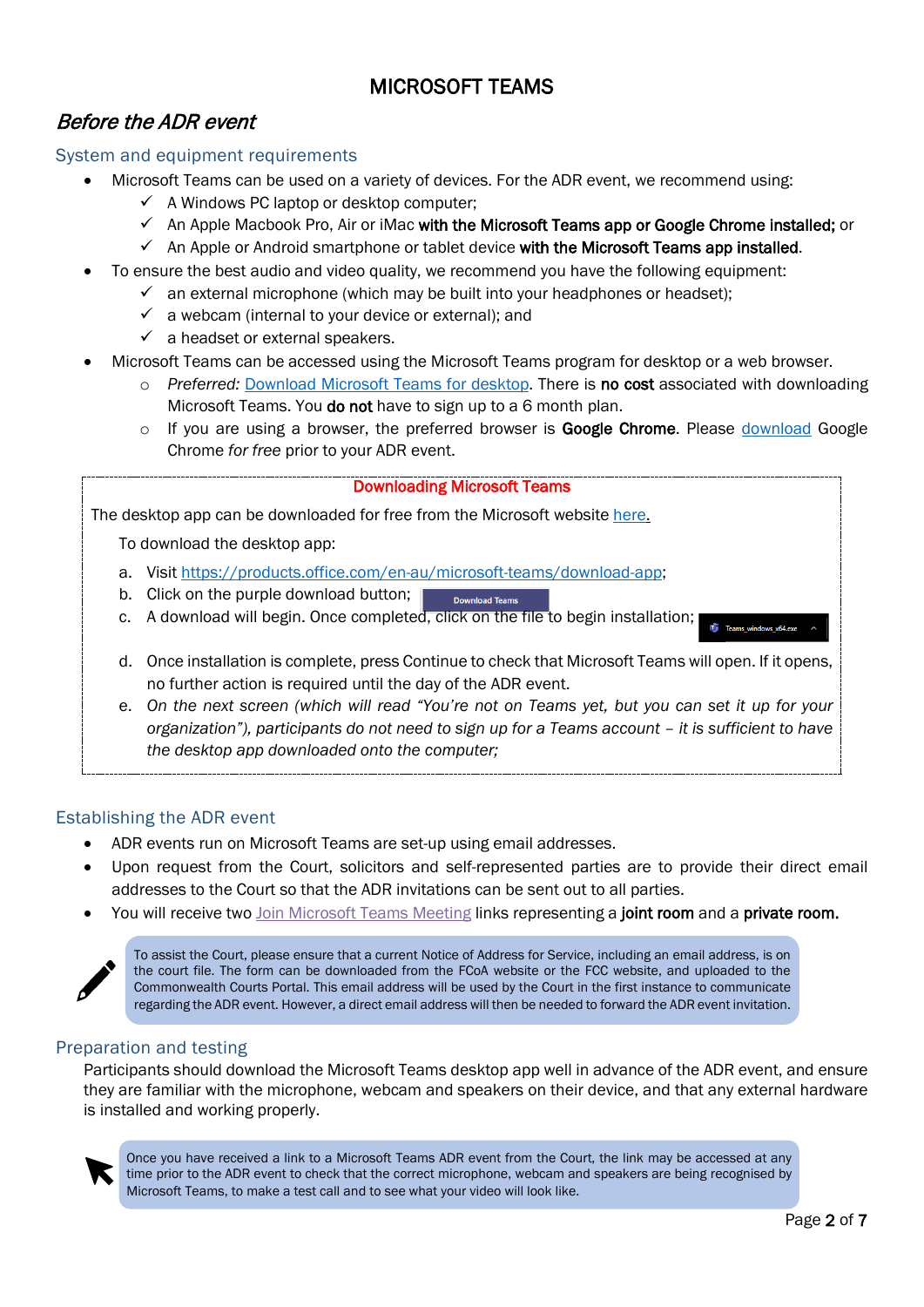Depending on the case, the Court may schedule a test between the parties prior to the ADR event. This is of benefit to all parties, and the Court expects that practitioners and litgants will make themselves available to participate to reduce any delay on the day of the ADR event.

### <span id="page-2-0"></span>On the day of the ADR event

Prior to any ADR event, practitioners should agree with their clients on a method of confidential communication and how they will obtain any urgent instructions during the ADR event.

#### <span id="page-2-1"></span>Joining the ADR event

If joining a Microsoft Teams ADR event from a desktop computer or laptop, it is recommended that participants download the Microsoft Teams desktop app prior to the day of the ADR event.

1. Participants will be sent two meeting invitations containing 'Join Microsoft Teams Meeting' links, one for the 'joint room' and the other for a 'private room'. Participants must be able to join both meetings.

Participants can join a Microsoft Teams ADR event from a desktop, laptop, tablet or smartphone via the purple 'Join Microsoft Teams Meeting' link included in the two invitations .

| The Microsoft Teams webpage and web version work better in the Google Chrome web browser. All links should be  | To use Microsoft Teams via a tablet or smartphone.   |
|----------------------------------------------------------------------------------------------------------------|------------------------------------------------------|
| copied and pasted into Chrome, rather than Internet Explorer, Mozilla Firefox or Safari.                       | om                                                   |
| <b>Join Microsoft Teams Meeting</b><br>+61 2 9161 XXXX Australia, Sydney (Toll)<br>Conference ID: 333 245 XXX# |                                                      |
| Local numbers   Reset PIN   Learn more about Teams   Meeting options                                           | On a desktop computer or laptop, Microsoft Teams can |
| Join with a video conferencing device                                                                          | be used in a web browser version, or by downloading  |
| 86201XXXX@t.plcm.vc VTC Conference ID: 132223XXXX                                                              | the free desktop app. For a better user experience,  |
| Alternate VTC dialing instructions                                                                             | download the desktop app. See below for details.     |

2. On the day of the ADR event, at least 15 minutes before the listing time, click on the 'Join Microsoft Teams Meeting' link. It will open in the web browser, but a dialogue box will pop up that says 'Open Microsoft Teams?' or 'Launch Microsoft Teams now'. Click open or launch so that the meeting opens in the app.



3. The Microsoft Teams app should launch the meeting and show the following screen: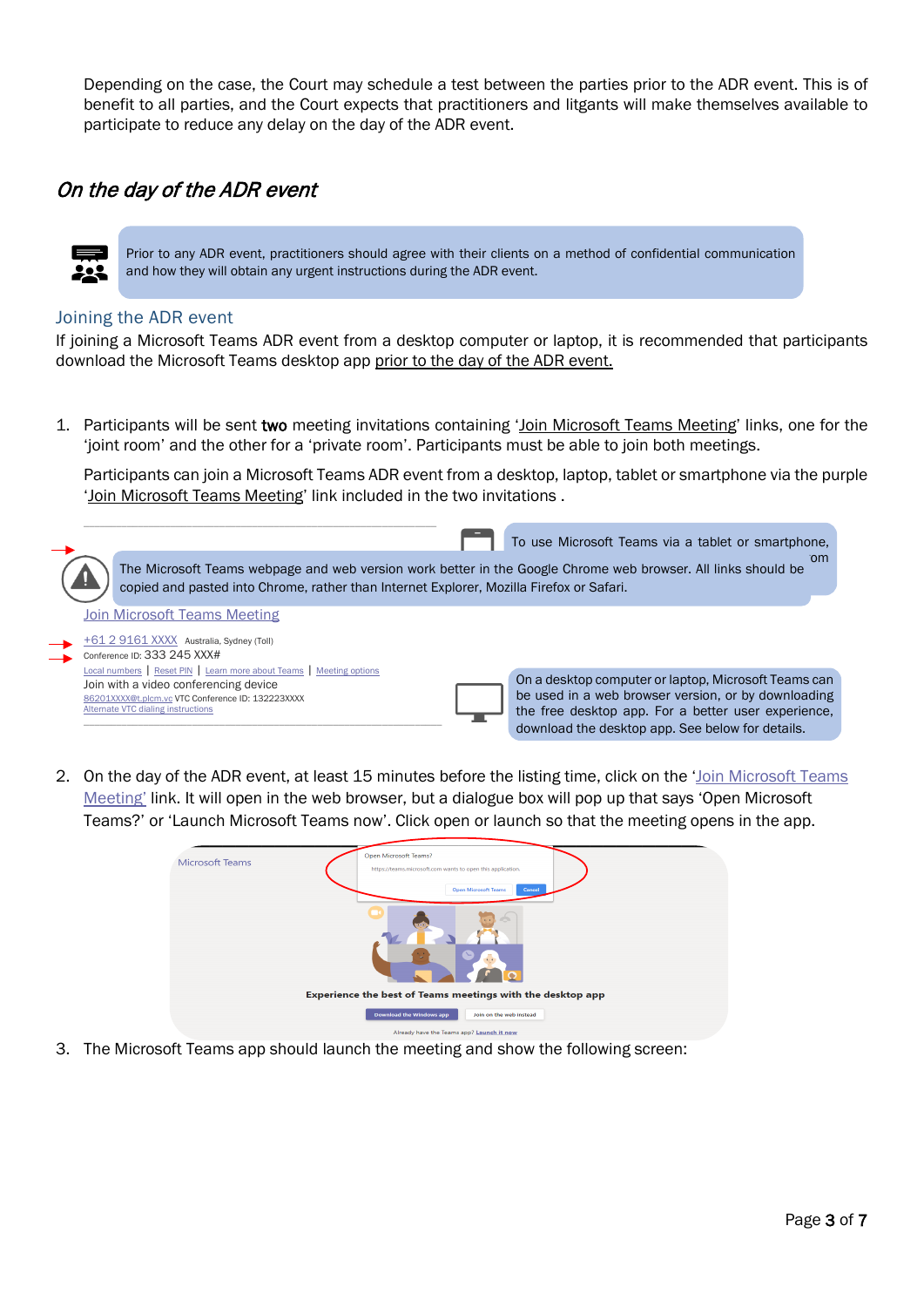| Choose your audio and video settings for<br><b>Meeting now</b>                                                                                                                 | <b>Device settings</b><br>$\times$<br>Audio and Video<br>Speaker<br>Speakers / Headphones (Realtek Aud V                                  |
|--------------------------------------------------------------------------------------------------------------------------------------------------------------------------------|-------------------------------------------------------------------------------------------------------------------------------------------|
| $\frac{1}{\sqrt{2}}$<br>Enter name<br>Join now                                                                                                                                 | Microphone<br>Microphone Array (Realtek Audio)<br>$\checkmark$<br>Camera<br>Integrated Webcam (0c45:6717)<br><b>App Settings</b><br>Theme |
| <b>CISA O</b><br><b><i><u>O Devices</u></i></b><br>0<br>Other join options<br>Số Audio off<br>& Phone audio<br>For a better experience sign in or download the desktop version | Default<br>Open language settings<br>About<br>Legal<br>$\mathbf{u}$<br>Privacy and cookies<br>Third party notice                          |

- 4. When this screen launches:
	- a. Fill in the 'Enter name' field with name and party description, such as 'Mr Surname (AppSoli)' or 'Ms Surname (RespCounsel)' if the participant is a legal practitioner, or 'Ms Surname' / 'Mr Surname' if the participant is a party.
	- b. Use the sliders next to the camera icon and microphone icon to turn camera or microphone on and off.
	- c. Clicking on the 'Devices' cog will open the Device Settings menu, which allows the user to select the correct microphone, speakers and webcam that they are using, and to make a test call.
	- d. When ready to join the ADR event, click on 'Join Now'.
- 5. All participants will be placed in a virtual lobby. The below screen will be displayed. The Registrar running the ADR event can see when participants are waiting in the lobby, and will accept each participant into the rooms when ready to do so. Please wait patiently, do not exit the lobby if you are not immediately admitted. If you have joined the meeting early, or the Registrar is delayed, the lobby may time out. If this occurs, please re-join the meeting.

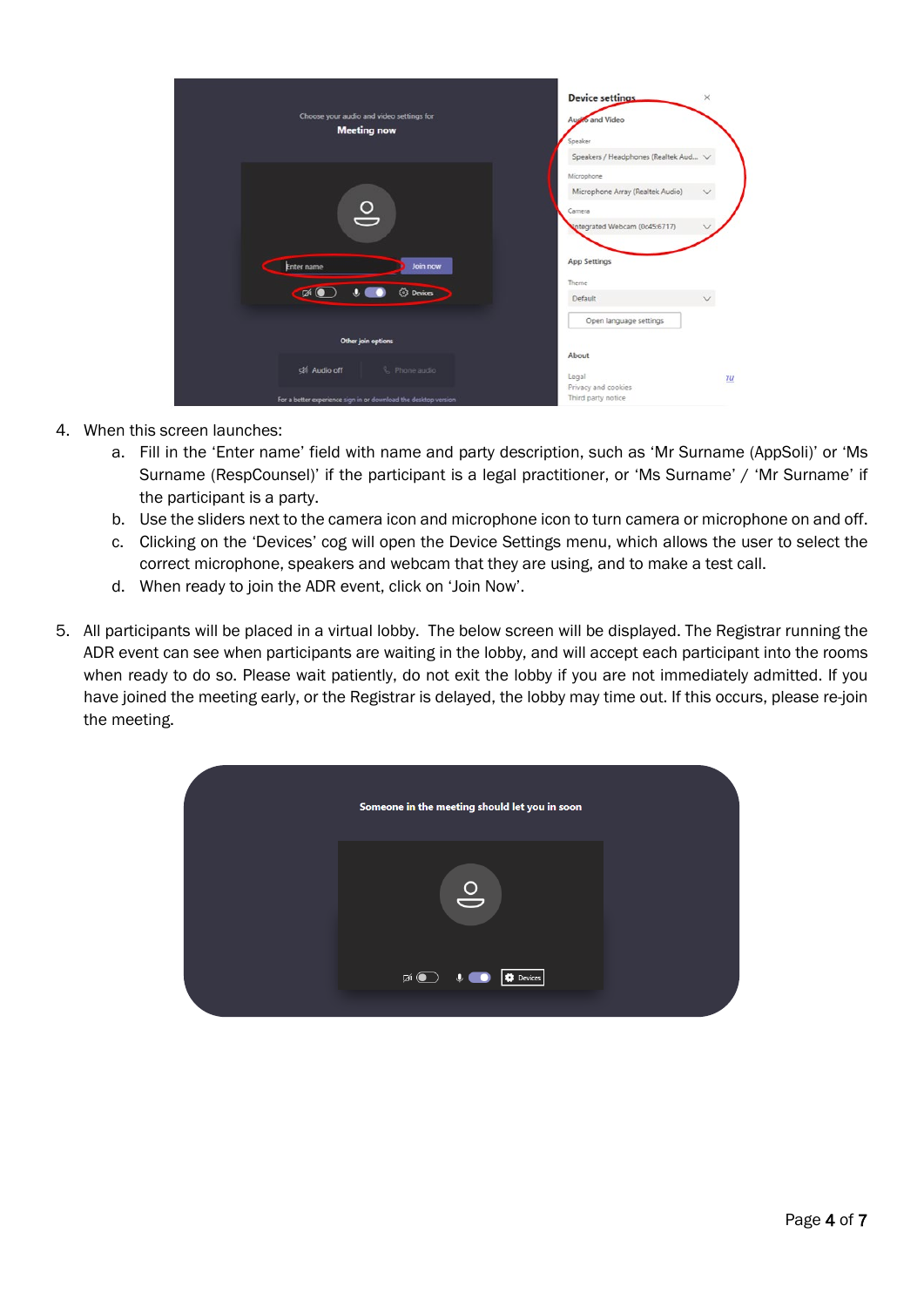#### If you do not have the Microsoft Teams desktop app installed

If a participant clicks on 'Join Microsoft Teams Meeting' from an email or calendar invite and does not have the desktop app installed, the below webpage will open. Select 'Join on the web' instead and follow steps 4-5 as above.



#### <span id="page-4-0"></span>Switching between the joint and private rooms

During the ADR event, you may wish to have a private conversation with the Registrar and/or your representative or client. To do this, you will need to go into your private room.

At the start of the ADR event, you joined two calls. While you are in the joint room, the private room is on hold.



To navigate into the **private room,** click the  $\overline{\circ}$  button



You are now in the private room. While you are in the private room, only participants invited into that room can hear you (eg: party, representative, counsel, Registrar).

If you would like to navigate back to the joint room, click on the  $\overline{\circledcirc}$  button.

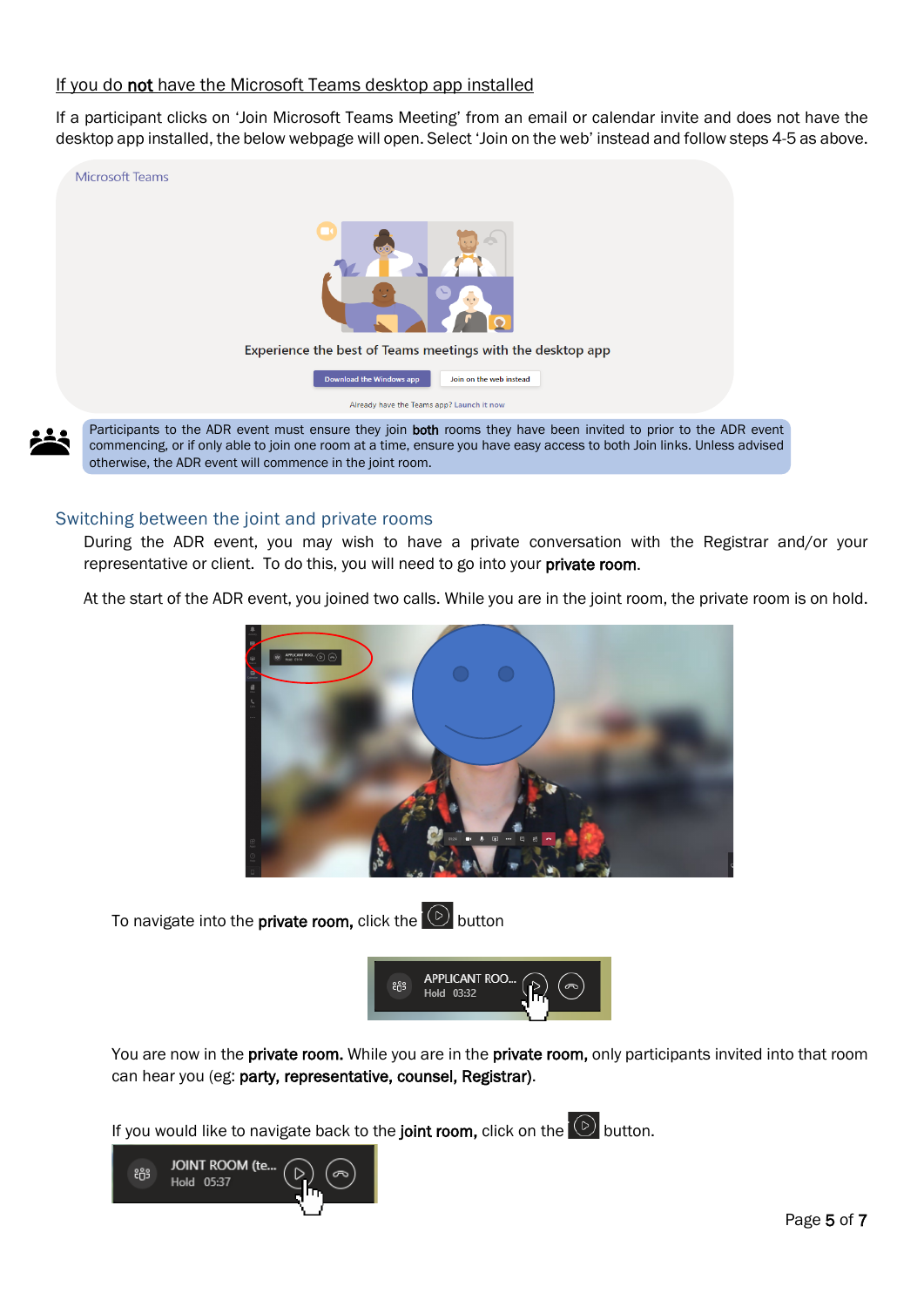

### <span id="page-5-0"></span>Controls during the ADR event

During a Microsoft Teams ADR event, moving the mouse brings up a ribbon of meeting options across the screen. Participants can take the following actions:



- Click on the **camera icon** to turn the video on and off;
- Click on the microphone icon to turn the microphone on and off (mute and unmute);
- Click on the **share icon** to share a document on the screen for all participants to see this option may only be available if the Registrar gives permission for participants to share;
- Click on the **ellipsis** (...) for more options, including to check device settings, blur background, turn off incoming video;
- Click on the show conversation icon to see the chat window on the right hand side of the screen;
- Click on the show participants icon to see a list of all the participants in the ADR event;
- Click on the **red phone** icon to end the meeting when the ADR event is finished.
- In the desktop app, participants can right click on up to four participants' videos to pin them to the screen so that they are always visible.
- If using the web browser version, by default, Microsoft Teams will display the video of the person speaking. One participant's video can be pinned by either:
	- o clicking on 'show participants' to bring up the people menu, clicking on the ellipsis next to the participant you want to pin, and selecting 'Pin'; or  $\frac{2}{3}$  Pin
	- o right click on the circled initials of the participant you want to pin.
	- $\circ$  if you have Participant A pinned, to pin Participant B, you must first 'unpin' Participant A.



Please note, on different devices, these options may appear in a different location. For example, on an iPad, the show conversation/chat function, and the show participants/people function are in the top right hand corner.



If a participant is experiencing poor video quality during the ADR event, or cannot maintain a connection through the desktop app or web version, they can join via the teleconferencing option. The details are included in every meeting invite.

If practitioners or parties do not have a strong internet connection, or do not have access to the technology to appear by video, please communicate with the Court prior to the ADR event about participating by telephone.